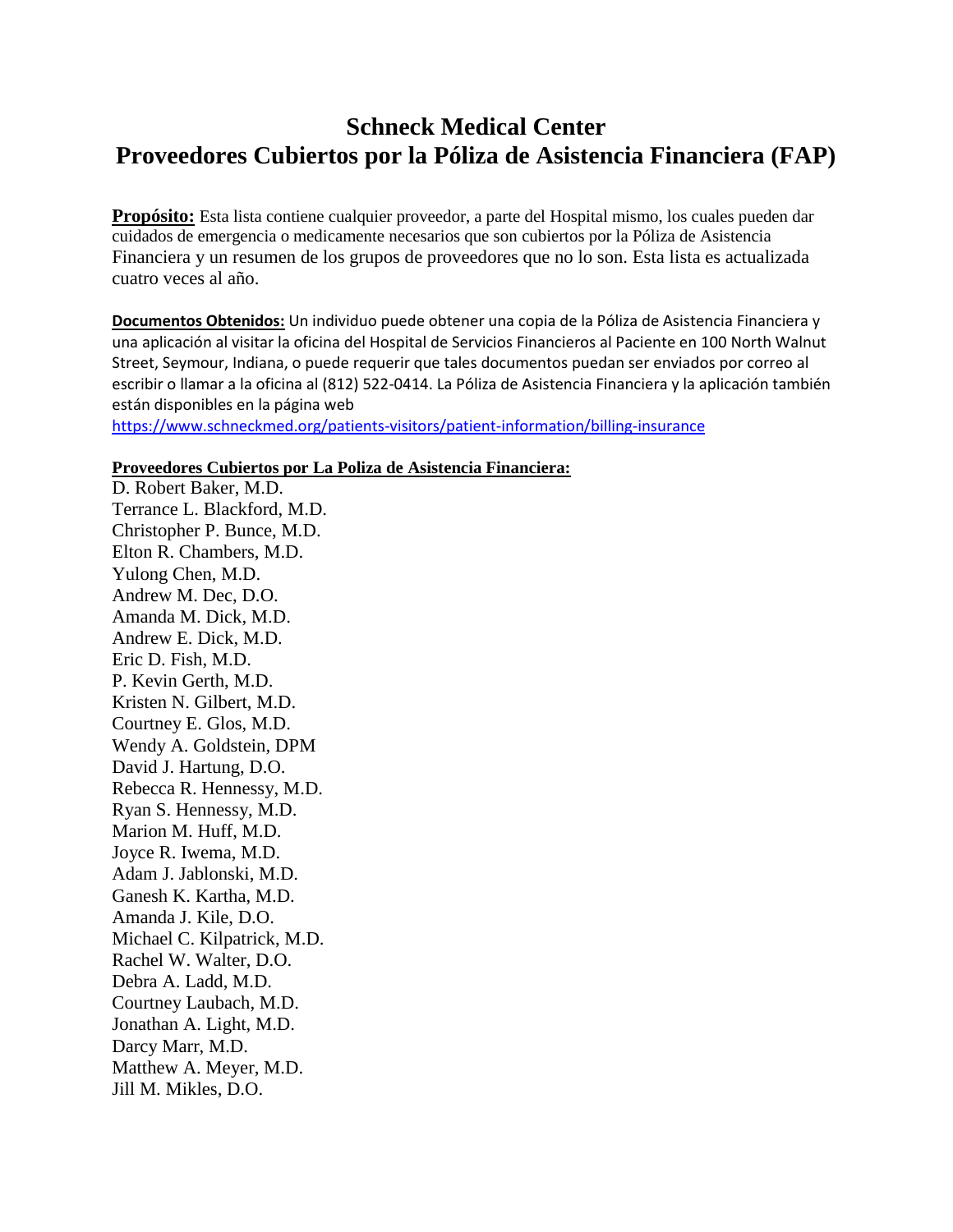G. Brandon Millick, M.D. Nicholas Neuman, D.O. Grant J. Olsen, M.D. Kellie A. Park, M.D. Justin N. Rasner, M.D. Judith A. Rumschlag, M.D. Kristin Sanders, M.D. Ryan M. Sarver, M.D. Courtney Savilla, D.O. Jeffrey E. Schulz, M.D. Madelaine M. Sgroi, D.O. Lisa M. Snow, D.O. Amanda M. Souza, D.O. Christopher F. Spalding, M.D. Joyce A. Spurgeon, M.D. Matthew R. Stanfield, M.D. D. Ryan Stone, D.O. Willie Talbert, M.D. Kristopher M. Williams, D.O. David S. Wilson, M.D. Matthew Wilson, D.O. Steven H. Windley, M.D. Jonathan Witten, M.D. Jason B. Woods, DPM Dr. Aaron Banister, PhD Luke Acton, NP Terri J. Agan, NP Melissa Anderson, NP Sherry Arbuckle, NP Catherine Bailey, NP Brilyn Banister, NP Kristen C. Barr, CRNA Damon Bartley, PA Kenneth B. Bates, PA Sherry Beal, LCSW Greg Comstock, PA Bret A. Cornn, PA Phillip M. Estep, NP Jana Fischer, NP Donna P. Foster, NP Rhonda L. Fountain, NP Amanda I. Harritt, NP Cathy R. Hildebrand, NP Rachel Hoevener, NP Amy E. Jackson, PA Elizabeth A. Jackson, NP